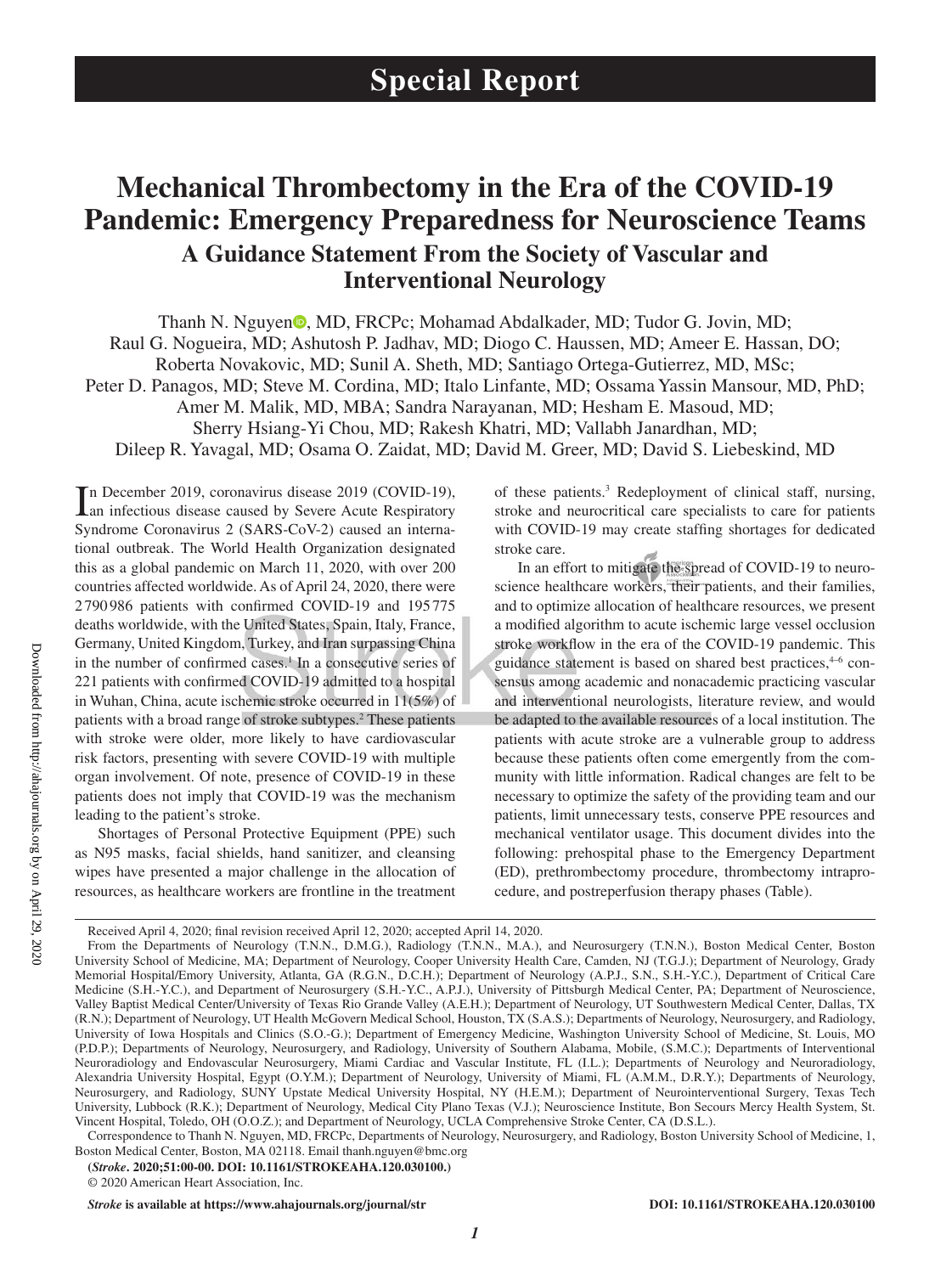#### **Table. Guidance Summary for Large Vessel Occlusion Stroke in the Era of COVID-19**

| Prehospital care                                                                                                                                                                                                                                                                                                                                                                                                |
|-----------------------------------------------------------------------------------------------------------------------------------------------------------------------------------------------------------------------------------------------------------------------------------------------------------------------------------------------------------------------------------------------------------------|
| Every patient with acute stroke (direct presenting to ED or in transfer)<br>should be triaged for symptoms and signs of COVID-19, including<br>potential contact.                                                                                                                                                                                                                                               |
| If there is a positive screen, this patient should wear a surgical mask and<br>be placed in isolation in a negative pressure room. If telecommunication<br>(phone±video) is available, it should be utilized. Identify the minimum<br>number of providers needed to care for the patient and wear PPE for any                                                                                                   |
| patient contact.                                                                                                                                                                                                                                                                                                                                                                                                |
| If there is a positive pulmonary symptom, consider noncontrast chest CT<br>at the same time as head and neck CT/CTA, provided this addition does<br>not incur >5 min delay. Note, if a patient is received in transfer from<br>another hospital or has already returned from radiology, chest CT should<br>not be performed before reperfusion therapies such as intravenous<br>thrombolysis nor thrombectomy.* |
| A direct to angiography suite approach should be considered for stable<br>patients with stroke symptoms onset within 24 h, who are transferred<br>from other hospitals with time from last neuroimaging within 2 h and<br>ASPECTS $\geq 7$ .                                                                                                                                                                    |
| Consent and health care proxy                                                                                                                                                                                                                                                                                                                                                                                   |
| If the patient is not consentable, the legally authorized representative<br>(LAR) should consent for the patient. Two physician emergency consent<br>should be obtained if the LAR is not available.                                                                                                                                                                                                            |
| If the patient is consentable, perform verbal procedural consent with<br>witness. Include consent for general anesthesia.                                                                                                                                                                                                                                                                                       |
| If the patient is consentable, perform verbal healthcare proxy consent<br>with a witness.                                                                                                                                                                                                                                                                                                                       |
| Airway preparation                                                                                                                                                                                                                                                                                                                                                                                              |
| The anesthesiologist should be alerted early of a patient with COVID-19<br>or suspect patient.                                                                                                                                                                                                                                                                                                                  |
| Consider conscious sedation as first line if the patient is stable.                                                                                                                                                                                                                                                                                                                                             |
| Discuss whether there should be dedicated COVID-19 glidescope ready<br>in the angio suite in case the patient deteriorates.                                                                                                                                                                                                                                                                                     |
| In a patient who is considered at risk for airway deterioration (ie,<br>orthopnea, tachypnea, or respiratory distress lying flat, high oxygen<br>requirement), inability to protect airway, active vomiting, agitated or<br>uncooperative, then early and controlled intubation is preferred.                                                                                                                   |
| Discuss where the patient gets intubated if they need intubation<br>(ie, negative pressure room before coming to angio suite, or on the<br>angio table).                                                                                                                                                                                                                                                        |
| Review in advance whether anesthesia presence is required in the room<br>or as needed for intubation or hemodynamic issues.                                                                                                                                                                                                                                                                                     |
| Thrombectomy room preparation before patient arrival                                                                                                                                                                                                                                                                                                                                                            |
| Remove all unnecessary objects or items in the angio suite to minimize<br>need for periop team for cleaning post procedure (ie, lead aprons that<br>will not be utilized).                                                                                                                                                                                                                                      |
| Cover countertop items with plastic or remove them.                                                                                                                                                                                                                                                                                                                                                             |
| Prepare all procedural elements in the room before patient arrival (ie,<br>medications, devices, cover detector, pedals with plastic, bags, etc) to<br>minimize time of the patient in the room, protect room equipment, and                                                                                                                                                                                    |
| prevent breaking scrub.<br>Cover the cabinets of the supply closet before the patient enters the                                                                                                                                                                                                                                                                                                                |

#### **Table. Continued**

| Have an observer watch provider don their gown and protective gear. |
|---------------------------------------------------------------------|
|---------------------------------------------------------------------|

 Double gloves, a face mask, N-95 mask in COVID-19 suspect or positive patients, shoe covers, and protective gear should be utilized.

 Hanging lead shields and standing lead shields should be used as another layer of protection.

 Have hand sanitizer near the doors entering or exiting angiography or recovery rooms.

 Plan an area to place the phone and pager of the proceduralist in the control room.

Thrombectomy intraprocedure

 Keep staff to a minimum in the procedure (ie, 1 nurse, 1 technologist, 1 physician) to minimize exposure to COVID-19, and conserve protective gear.

 Tape the doors to the angio suite room or with a sign so other people do not enter inadvertently without protective gear.

 Discuss with primary team on additional blood tests the proceduralist can draw off the sheath for COVID-19 and stroke workup (ie, ABG, CBC, Chem7, LFTs, BNP, CK in young patients, Procalcitonin, cholesterol panel, HbA1c, etc)

Have an observer watch providers doff their gown and gear.

Ensure any trash is completely inside the trash bag.

Neurological exam, vital sign, and access site checks post-thrombectomy

 Nonintubated, stable patients can be moved to a step-down unit with appropriate nursing expertise in the setting of a shortage or anticipated shortage of critical care beds.

 Postprocedure neurological exam and access site checks should be performed by one provider and minimized to conserve PPE.

 When the patient is handed off to the receiving team, have the gowned provider check the patient's neurological exam, vital signs, and/or access site before doffing their PPE. This can count as the 15- or 30-minute check post-procedure depending on the time that has elapsed.

 If telecommunication/video can serve as a continuous monitor of the patient, it should be.

 Otherwise, consider another neurological exam, vital sign, and/or access site check 15 or 30 min after hand-off, and then every hour×2. Thereafter, these combined checks can be q4h.

 The frequency of combined neurological, vital sign, and/or access site checks should be adjusted depending on patient status (less if they are intubated and sedated), the patient's hemodynamic stability, and concern for access site bleeding.

Postthrombectomy therapy

 There should be a 30-minute delay before perioperative clean staff clean the angio suite room to allow the room to air out.

 The patient should be extubated in a negative pressure room once they meet criteria.

 Postpone or delay all but absolutely necessary tests for the patient until they rule out for COVID-19 (to protect staff, protective gear, prevent virus trafficking).

 Communication with family is important as visitation rights may be restricted. This can take place by telephone.

 When rounding on the inpatient wards, patients on contact or droplet precaution should be seen at the end of rounds to avoid unintentional viral spread to patients not on precaution, assuming that these patients are medically stable.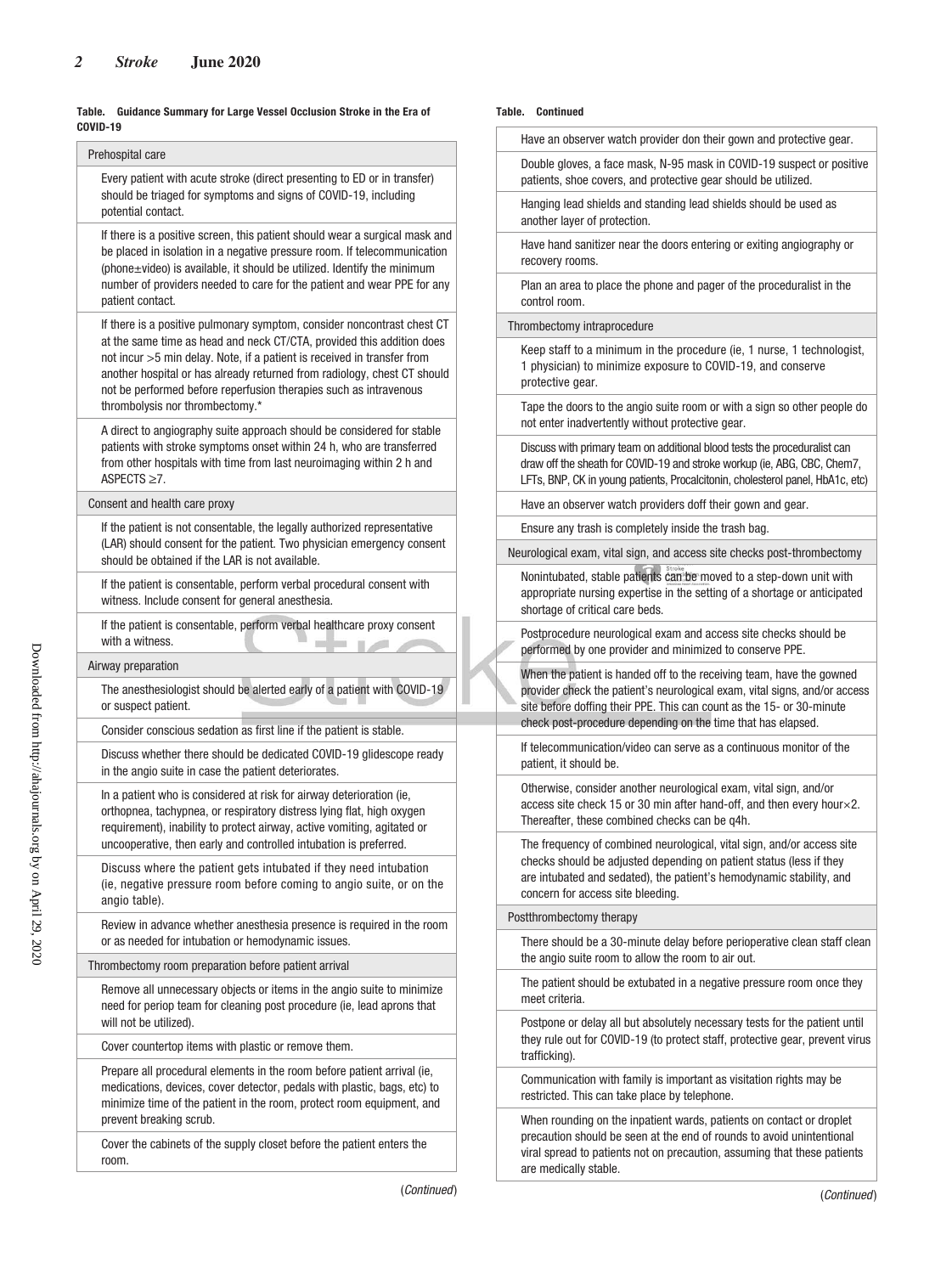#### **Table. Continued**

 If a provider develops symptoms of cough, fever, or shortness of breath, they should seek testing and potential quarantine based on local protocols.

## Psychosocial intervention

 When appropriate, an evaluation of a patient's mental health is important to alleviate the psychosocial impact of the COVID-19 pandemic for a patient in isolation with a new or recurrent diagnosis of stroke

Debrief to learn from each other and perform quality improvement.

Postacute care

 Consider testing for COVID-19 if not already done in a patient being transitioned to a postacute care facility to facilitate transitions of care.

ABG indicates arterial blood gas; BNP, B-type natriuretic peptide; CBC, complete blood count; CK, creatine kinase; COVID-19, coronavirus disease 2019; CTA, computed tomography angiography; ED, emergency department; HbA1c, hemoglobin A1c; LFT, liver function test; and PPE, personal protective equipment.

\*See accompanying text in manuscript.

# **Prehospital and ED Care of Acute Large Vessel Occlusion**

Adhering to existing local protocols, all patients (including stroke) presenting to the ED or as interhospital transfers, are screened for signs and symptoms of COVID-19. Any patient who is COVID-19 positive or screen positive should be managed under local protocols to ensure both patient and staff safety. Use of remote telestroke technology should be considered to obtain history and perform neurological examination, if available. During a Code Stroke, coordination between team members with predefined assigned roles (ie, one team member in PPE with patient, another member talks to family over telephone, looks at images, laboratories, and orders thrombolysis or medications) will help reduce staff exposure while maintaining quality care.

If there is positive screening for COVID-19, this patient should wear a surgical mask and immediately be placed in a negative pressure room in the ED if one is available.7 A test for COVID-19 should be considered if the patient meets local criteria for investigation. If a patient or their family is unable to provide corroborative history, then a surgical mask should be placed on this patient, the patient tested for COVID-19 and precautions in place.

Team members evaluating acute stroke code patients in person should be kept to a minimum (ie, one physician, one nurse) and wear appropriate PPE including full sleeved gown, surgical mask, eye protection (face shield or equivalent), and gloves.<sup>8</sup> Personal protection should be escalated to N95 mask, hair cap, double gloves, shoe covers in the setting of contact with patient with confirmed COVID-19 and/or aerosolizing events such as coughing, sneezing, nebulizer treatment, suctioning, nasogastric tube placement, bag mask ventilation, CPR, and intubation.

A dedicated computed tomography (CT) scan room for patients with COVID-19 should be established if multiple CT rooms are available. If there are positive pulmonary symptoms, consider low-dose chest CT at the same time as the performance of CT head with CT angiography head and neck, as long as the addition of the chest CT does not incur >5-minute delay to treatment. CT chest may facilitate COVID-19 diagnosis.9,10 However, decision-making to test a patient for COVID-19 or about need for quarantine should be based on local protocols. Of note, if a patient had a head CT/CT angiography at an outside hospital or has returned to the ER from head CT/CT angiography, repeat CT to evaluate for chest pathology should not be performed before reperfusion therapy or thrombectomy.

If CT perfusion is part of an institution's protocol for selection of thrombectomy patients in the late window, it should be performed at the same time as CT head and CT angiography. Recent data suggest that in the 6- to 24-hour time window, clinical core mismatch by Alberta Stroke Program Early CT Score (ASPECTS) scores (6–10) on noncontrast CT overlaps with clinical core mismatch by CT perfusion or MRI using DAWN criteria<sup>11</sup> in nearly 80% of cases.<sup>12</sup> Given the overwhelming benefit of thrombectomy noted in DAWN, it is reasonable to assume that meaningful benefit from thrombectomy exists when imaging criteria defining the clinical core mismatch in DAWN are substituted by ASPECTS scores on noncontrast CT. Lack of CT perfusion or MRI capabilities in a resource constrained environment should not be a deterrent from thrombectomy in the 6- to 24-hour time window.

As it would minimize exposure to emergency department and CT suite personnel, a direct to the angiography suite approach should be considered for stable transferred patients with stroke symptoms onset within 24 hours, particularly if the time from the outside hospital imaging to arrival is  $\langle 2 \rangle$ hours and CT ASPECTS is ≥7. This approach has been shown to safely reduce times to reperfusion and may lead to better functional outcomes.<sup>12,13</sup>

#### **Airway Preparation**

The anesthesiologist should be alerted early of a COVID-19 or suspect patient. Local policies for intubation and general anesthesia versus conscious sedation differ at different centers. If appropriate, consider conscious sedation as first-line to protect anesthesiologists from exposure and to protect our patients from unnecessary intubation as well as conserving mechanical ventilator resources.<sup>14,15</sup> Converting a patient from conscious sedation to general anesthesia in the middle of the procedure in the angiography suite should be avoided due to high risk of aerosolization in a positive pressure room. In a patient who is considered at risk for airway deterioration (ie, orthopnea, tachypnea, or respiratory distress lying flat, high oxygen requirement), unable to protect their airway, agitation, uncooperative, or actively vomiting, then early and controlled intubation is preferred. An aerosol box can be used as a cover as an additional measure of PPE protection during intubation.<sup>16</sup> High-flow oxygen, bagvalve mask, and noninvasive positive pressure ventilation are not recommended due to the concern for aerosolization of virus. Rapid sequence intubation may be the preferred course.

There should be a discussion regarding where the patient gets intubated if it is seen necessary (ie, in a negative pressure room in the ED, operating theater, ICU versus angiography suite). If no negative pressure room is immediately available, the treatment plans should continue forward. Any breach in the ventilator tubing should be avoided, which can be a source for aerosolization and exposure to health care workers.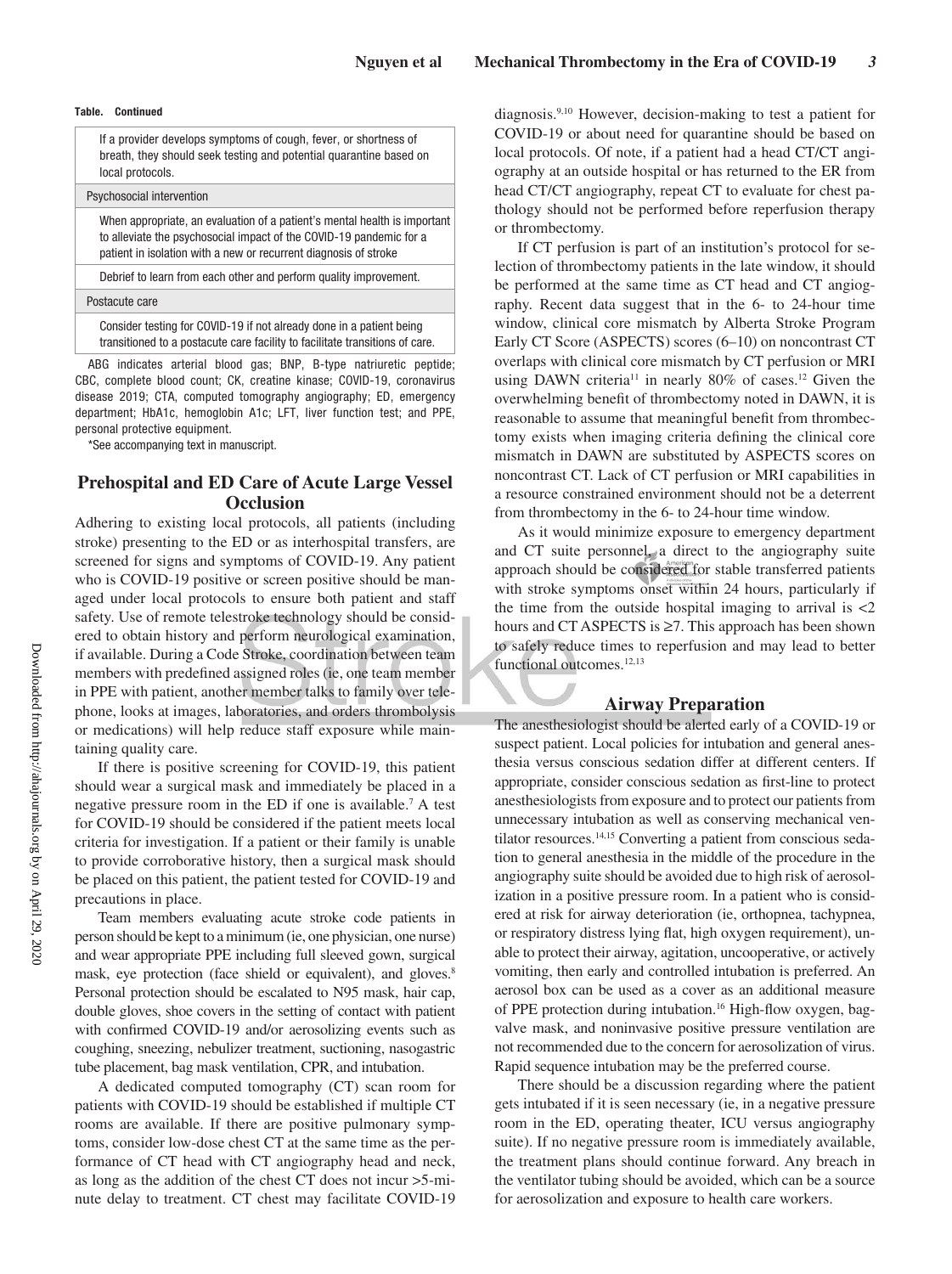If the decision is for conscious sedation, consideration for a dedicated COVID-19 glidescope or video laryngoscopy can be prepared in the angiography suite in case the patient deteriorates. Advance discussion on whether the anesthesiologist is required in the angiography suite during the case should be reviewed or as needed for intubation or hemodynamic support. If the patient requires intubation in the angiography suite, all nonessential persons should leave the room. Following intubation, any person entering the room should be in full PPE because of concern for residual aerosolization of virus post intubation.

#### **Procedural Consent and Health Care Proxy**

If the patient is unable to consent, a legally authorized representative should consent for the patient. If no contact can be reached, 2-physician emergency consent may be obtained or the proper documentation for the treatment risks and benefits and the failed attempts to contact family can be made in the medical record as per local institutional protocols.

If the patient is consentable, it is preferable to have a patient verbally authorize staff to sign the consent form for them. Inanimate objects such as pens and tablets can become a vehicle of spread for COVID-19. This may be considered appropriate in the setting of the COVID-19 pandemic; however, local standards should be adhered to. The staff assistant would sign the patient's name and document themselves as witness in the presence of the patient. If the patient declines directed signature, they should be provided a new pen and sign the form.

At the same time, as the procedural consent, consent for general anesthesia should be obtained.

In a consentable patient, designation of a healthcare proxy consent should be conducted with a staff witness in the event the patient loses the ability to provide informed consent. This step may be important because rehabilitation or long-term care facilities may require this document to accept a candidate patient.

#### **Preprocedure Room Preparation**

The charge nurse and technologist should be alerted as soon as there is a suspected or patient with confirmed COVID-19 patient and room preparation dependent on the institution. If there are multiple angiography rooms available, a COVID-19 room can be designated. The procedure room should be cleared of any unnecessary items (ie, lead aprons that will not be utilized) to minimize the need of perioperative staff cleaning post-procedure. Countertop items should be covered with plastic or removed. The detectors on the angiography suite, foot pedal, and lead shields should be covered in plastic or an equivalent. The hanging lead shields and standing lead shields can be used as another layer of protection for the proceduralist.

The table, medications, and procedural preparation should be made in advance as much as possible to improve speed to reperfusion, limit the time the patient is in the suite, limit the need to break in and out of the room to retrieve materials or break scrub. The cabinets of the supply materials should be covered before the patient comes in the room.

There should be a designated space for the proceduralist phone and/or pager in the control room and communication maintained with the proceduralist via intercom or walkie-talkie if there is an urgent call.

If circumstances allow, it is optimal to have an observer ensure proper donning of gown and protective gear by each member in the procedure room per institutional protocol. This should include double gloving, wearing a face mask that covers the eyes, N95 mask in COVID-19 suspected patients, and wearing shoe covers.

There should be hand sanitizer stations near the doors entering or exiting the angio suite room as well as in patient recovery areas.

#### **Thrombectomy Intraprocedure**

In the procedure, staff should be kept to a minimum (ie, 1 nurse, 1 technologist, 1 physician) to limit provider exposure and limit use of protective gear. Door entry to the angiography suite should be taped with a sign to prevent people from entering inadvertently without protective gear. Most angiography suites are positive pressure rooms. Opening any doors to the angiography suite should be minimized once the patient is in the room to prevent movement of the virus to adjacent spaces.

In the control room, consider limiting the number of people to maintain a 6-foot distance between team members. These persons should wear a mask if the door between the angio suite and control room is opened because the angiography suite is likely to be a positive pressure room and can contaminate the adjacent rooms.

Negative or even fluid balance should be maintained given the risk for pulmonary edema in patients with COVID-19. Heparinized bag flushes should be monitored closely to ensure inadvertent excess fluid administration. Blood loss should be minimized given concurrent national shortages of blood.

After the procedure is completed, discuss with the admitting team and draw blood tests from the sheath that may be necessary for COVID-19 and stroke workup if not already done (ie, arterial blood gas, complete blood count, Chem 7, creatine kinase, and hypercoagulable panel in younger patients, B-type natriuretic peptide, troponin, hemoglobin A1c, cholesterol panel, etc) to limit the need for additional blood draws and exposures.

Cone-beam head CT (Xper or Dyna) should be considered while the patient is on the angiography suite table postprocedure to obviate the need for travel to CT, with the caveat of limited quality.

Ensure any trash is completely inside the trash bag.

If the room is big enough, place red tape on the floor of the angio suite 6 feet from the patient's bed. This would be the area outside of which a provider would doff their gown. Again, an observer to watch team members doff off their gown and gear can be helpful to identify potential contamination or technique mistakes, if available.

# **Neurological, Vital Signs, and/or Access Site Checks Postreperfusion Therapy**

Nonintubated, stable patients can be moved to a step-down unit with appropriate nursing expertise in the setting of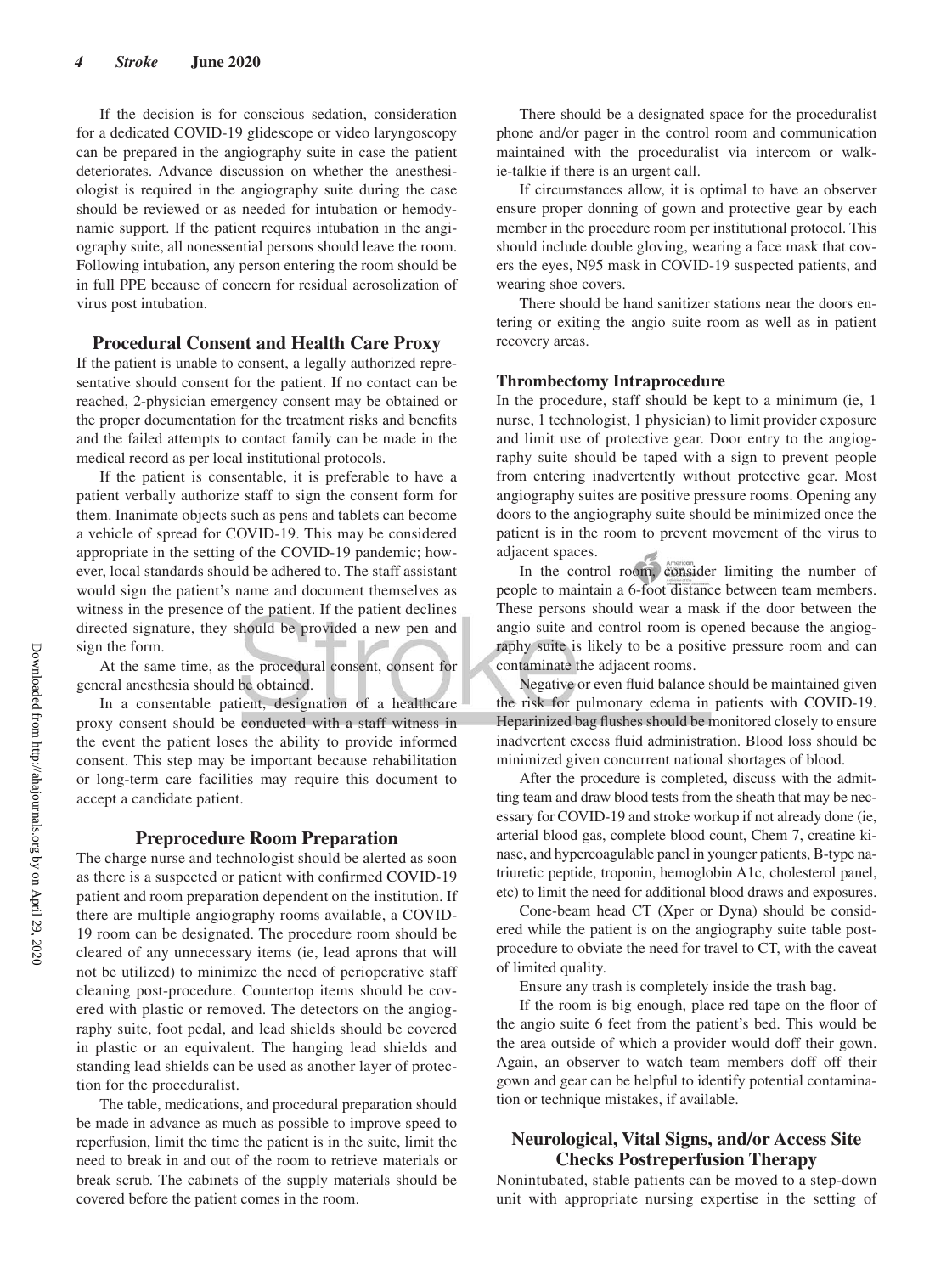a shortage or anticipated shortage of critical care beds.<sup>6</sup> Repatriation or transfer of a patient post-thrombectomy from a comprehensive stroke center to a primary stroke center with appropriate physician and nursing expertise can be considered in the setting of hospitals overwhelmed by a shortage of ventilators or critical care beds while maintaining thrombectomy access. Communication between transferring and receiving teams, advance notification to patient families of repatriation is important to maintain optimal patient care.

Postprocedure or postthrombolytic neurological exam and/or access site checks should be combined and performed by one person and the frequency minimized to conserve PPE. When the patient is handed off to the receiving team, have the provider check the neurological exam, vitals, and/or access site before doffing their gown. This can qualify as the 15- or 30-minute check post-procedure or post thrombolytic, depending on the time that has elapsed.

Video can be utilized as a continuing monitor of the patient's neurological exam and/or access site. Otherwise, consider another combined exam, vital sign, and/or access site check 15 or 30 minutes after hand-off, and then every hour×2. Thereafter, if the patient has remained stable, the intervals for the combined checks can be spread to q4h. The frequency of checks should be adjusted depending on the patient's status (less if they are intubated and sedated), hemodynamic stability, perceived risk of hemorrhagic transformation, and concern for bleeding at the access site.

### **Post-Procedure**

There should be a minimum 30 minutes delay before perioperative cleaning staff cleans the angiography suite to allow the room to air out.<sup>7</sup>

In-room providers should wash their hands, sanitize, and change out their scrubs or follow local protocol. Telephone communication with the patient's family should then be pursued as with any reperfusion therapy or procedure, but even more so with the COVID-19 pandemic and restriction of family/visitors.

Intubated patients should be extubated in a negative pressure room.

A definitive diagnosis of COVID-19 should be made as soon as possible as patients who rule out will decrease the use of protective equipment.<sup>7</sup> Any tests that do not change management should be delayed or deferred (to protect staff, virus trafficking, and conserve protective gear).<sup>7</sup>

Imaging of COVID-19 or suspected patients should be limited to imaging that will impact management.<sup>17</sup>

When rounding, the usual sequence is by acuity of patient illness or geographic convenience. In the era of the COVID-19 pandemic, assuming that all patients are equally stable, patients on contact or droplet precaution should be rounded on at the end of rounds to avoid unintentional viral spread to patients not on precautions as clinical circumstances allow.

If a provider develops any symptoms of cough, fever, or shortness of breath, they should seek testing and potential quarantine based on local protocols.

## **Psychosocial Intervention**

When appropriate, an evaluation of a patient's mental health is important to alleviate the psychosocial impact of the COVID-19 epidemic for a patient in isolation with a new or recurrent diagnosis of stroke.<sup>18</sup>

It is helpful to debrief with the team to learn, improve best practices and workflow. Healthcare workers, particularly nurses and frontline healthcare workers directly engaged in the care of patients with COVID-19 are vulnerable to the psychological burden of depression, anxiety, insomnia, and distress.<sup>19</sup>

#### **Postacute Care**

In preparation for the patient's postacute care, testing for COVID-19 may be required for a patient being discharged to a postacute care facility, regardless of whether the patient was being treated for COVID-19 at the hospital.<sup>20</sup> Patients who are asymptomatic or with minor signs of infection have been shown capable of shedding potentially infectious virus.21 Long- or short-term care facilities are vulnerable to respiratory disease outbreaks, including the spread of COVID-19.22 Early coordinated communication between the primary team, case management, and postacute care facilities is important to reduce bottlenecks in patient transitions once the patient is medically ready.

#### **Conclusions**

We live in uncharted times amidst the COVID-19 pandemic. The word crisis in Chinese is composed of 2 characters, one representing danger, the other opportunity. We cannot see this dangerous enemy, the coronavirus. Every opportunity and detail to recalibrate our acute neurological workflow to protect our frontline healthcare workers, our families, our colleagues, and our patients should be sought, implemented, and adapted to a resource-constrained environment. It is incumbent upon us to protect each other so that we are not unknowingly exposed or spread to our most vulnerable patients, while at the same time, providing optimal care, patient safety, and access for our patients with stroke. Optimizing protection of the healthcare worker should not compromise emergency stroke patient care. This guidance statement pertains to current practice and can change as new evidence arises.

#### **Acknowledgments**

We thank review and helpful comments on our manuscript by Dr Mitchell Elkind.

#### **Disclosures**

Dr Nguyen is Principal Investigator of the CLEAR study (CT for Late Endoascular Reperfusion) funded by Medtronic; serves on the Data Safety Monitoring Board for TESLA (Thrombectomy for Emergent Salvage of Large Anterior Circulation Ischemic Stroke), ENDOLOW (Endovascular Therapy for Low NIHSS Ishemic Strokes), SELECT 2 (A Randomized Controlled Trial to Optimize Patient's Selection for Endovascular Treatment in Acute Ischemic Stroke) trials. Dr Jovin is advisor/investor for Anaconda, Route92, VizAi, FreeOx, and Blockade Medical; received personal fees, Data Safety Monitoring Board and steering committee fees from Cerenovus; Medtronic grants, and advisor/stockholder for Corindus. He serves as Principal Investigator for the DAWN (DWI or CTP Assessment With Clinical